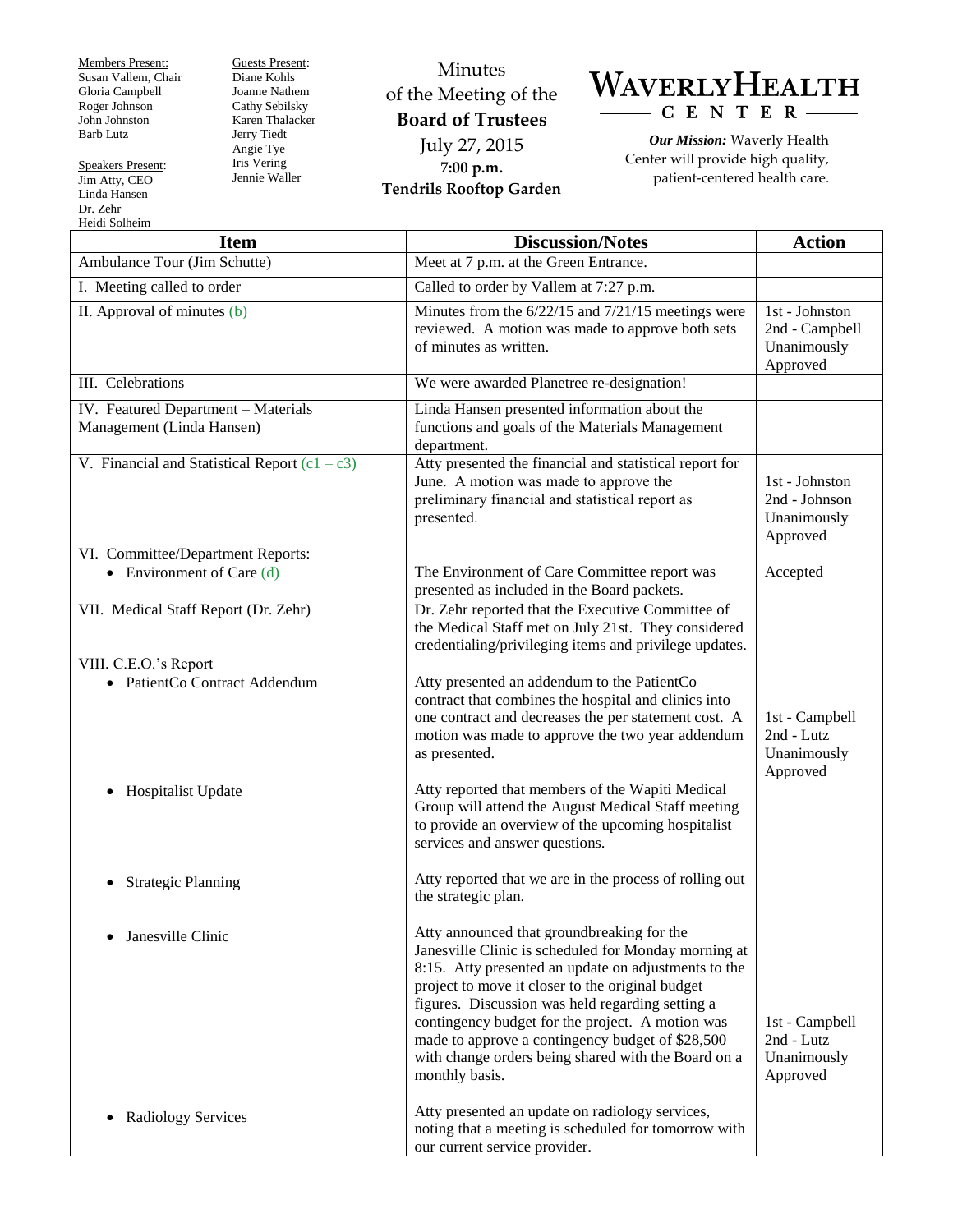| IX. Old Business                                                                                                                                                                                                                                                                                   |                                                                                                                                                                                                                                                                                                                                                              |                                                            |
|----------------------------------------------------------------------------------------------------------------------------------------------------------------------------------------------------------------------------------------------------------------------------------------------------|--------------------------------------------------------------------------------------------------------------------------------------------------------------------------------------------------------------------------------------------------------------------------------------------------------------------------------------------------------------|------------------------------------------------------------|
| X. New Business<br>• Auxiliary Annual Report (e)                                                                                                                                                                                                                                                   | The Auxiliary Annual Report was presented as<br>included in the Board packets. A motion was made<br>to approve the report as presented and to express the<br>appreciation of the Board.                                                                                                                                                                      | 1st - Johnston<br>2nd - Johnson<br>Unanimously<br>Approved |
| <b>Request for Privileges:</b><br>• Elizabeth Hoy, ARNP - Courtesy,<br>Orthopedics, CVMS<br>Kara Franzen, DPM (Resident) -<br>Courtesy, Podiatry, WFHC<br>• David Paxton, DPM (Resident) -<br>Courtesy, Podiatry, WFHC                                                                             | Privileging items were presented as individually<br>listed at left. All files have been reviewed by the<br>Executive Committee of the Medical Staff. The<br>Executive Committee recommends approval. A<br>motion was made to approve all privileging items as<br>individually considered and recommended by the<br>Executive Committee of the Medical Staff. | 1st - Johnson<br>2nd - Campbell<br>Unanimously<br>Approved |
| Provisional to Regular Appointment to<br><b>Medical Staff:</b><br>• Claudia Engeler, MD - Consulting,<br>Radiology, RCI<br>• Christopher Engeler, MD – Consulting,<br>Radiology, RCI<br>• Jarrod Yates, DO - Consulting,<br>Radiology, RCI                                                         |                                                                                                                                                                                                                                                                                                                                                              |                                                            |
| <b>Continuation of Provisional Status:</b><br>Adam Brooks, MD - Courtesy-<br>Provisional, Family Practice, WFHC<br>" Thomas Petrie, DO-Consulting-<br>Provisional, Ophthalmology, CVMS<br>- Abbie Schaa, ARNP - Courtesy-<br>Provisional, Cardiology, CVMS                                         |                                                                                                                                                                                                                                                                                                                                                              |                                                            |
| Privilege Update:<br>• Lisa Maher, ARNP - Courtesy,<br>Cardiology, CVMS<br>- Abbie Schaa, ARNP - Courtesy,<br>Cardiology, CVMS<br>• Abbie Schrader, ARNP - Courtesy,<br>Cardiology, CVMS                                                                                                           |                                                                                                                                                                                                                                                                                                                                                              |                                                            |
| Provisional Appointment to Medical Staff:<br>· Heidi Harms, ACNP - Active, ED,<br><b>WHC</b><br>Tara Hensley, PA-C – Active, Family<br>Practice, WHC<br>· William "Butch" Johnson, CRNA -<br>Courtesy (Locums), Anesthesia, WHC<br>Cary Rose, MD - Active, Cardiology,<br><b>WHC</b>               |                                                                                                                                                                                                                                                                                                                                                              |                                                            |
| Resignations from Medical Staff:<br>• Nancy Harris, CRNA - Courtesy<br>(Locums), Anesthesia, WHC<br>Annette Geary, ARNP - Courtesy,<br>Dermatology, Dermatology Assoc.<br>• Bryan Sands, DO - Courtesy,<br>Dermatology, Dermatology Assoc.<br>Kalyana Sundaram, MD - Courtesy,<br>Cardiology, CVMS |                                                                                                                                                                                                                                                                                                                                                              |                                                            |